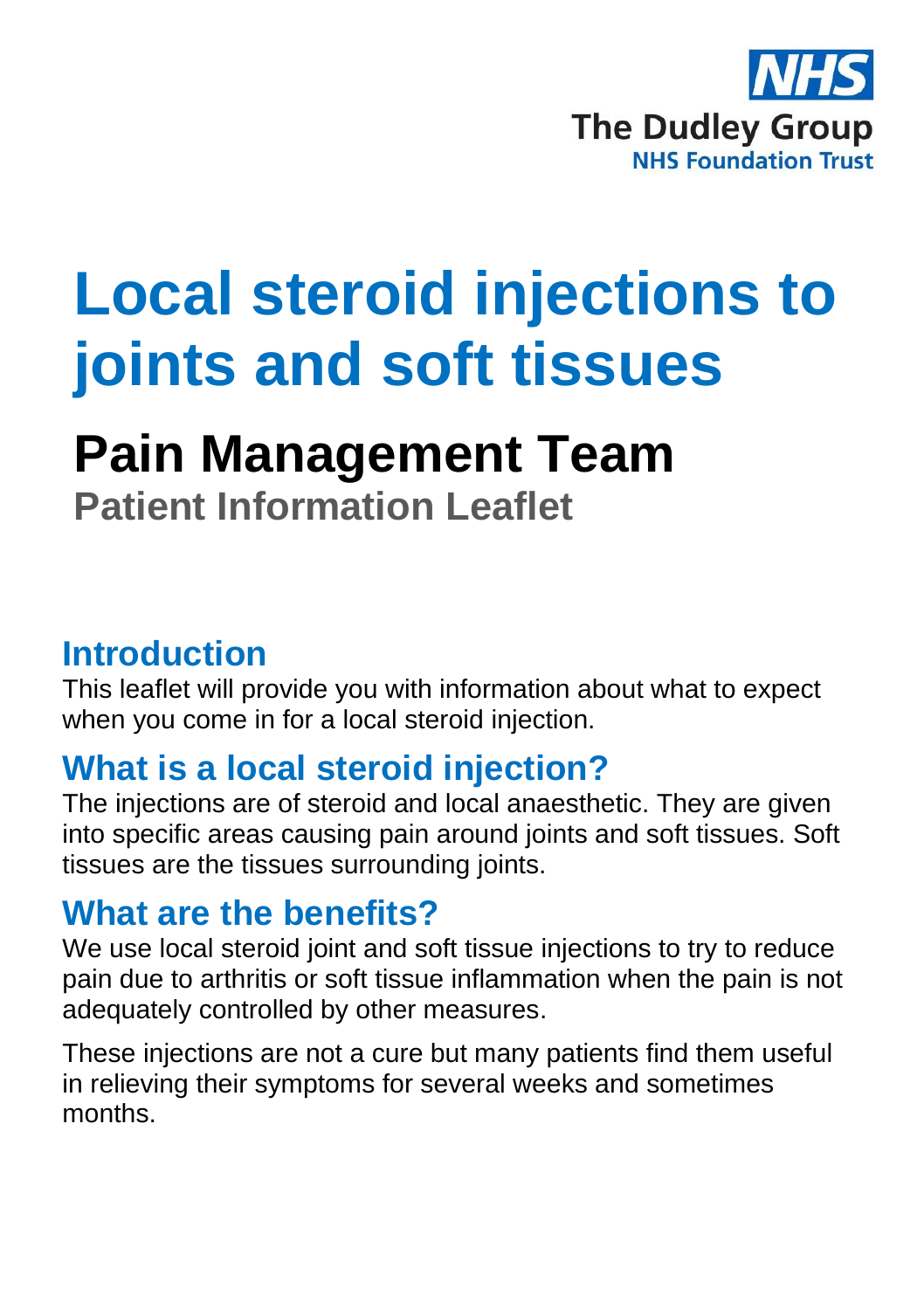## **How is the injection given?**

Your treatment will be at Russells Hall Hospital or Corbett Outpatient Centre as an outpatient in the Day Surgery Unit (either a morning or an afternoon appointment). This will be confirmed at your clinic appointment.

- The nurse will clean your skin with an antiseptic solution.
- A nurse/practitioner will spray your skin with a solution to freeze your skin to reduce the pain related to the injection.
- The practitioner will inject the drug, usually composed of a steroid and local anaesthetic, into the affected joint(s) or soft tissue.
- A plaster will be applied over the puncture site of the injection and this can be removed the same evening or following morning.

## **Do I have to have an injection?**

No. A local steroid injection is not treatment that you have to have, but it may help where other forms of treatment have not achieved sufficient relief.

## **Is there anything that can go wrong with a local steroid injection?**

There is no quarantee that the injection will help your symptoms. Side effects following a joint or soft tissue injection are uncommon and potentially serious complications are rare.

#### **Rare complications include:**

- Infection (approximately one in 10,000 procedures). If you get an infection, you may notice increasing pain, warmth and swelling of the joint occurring more than one week after the injection.
- Bleeding into the joint which is usually only a concern in people on warfarin or similar blood-thinning drugs (for more information please see section 'What if I am taking warfarin or other blood- thinning medication?').
- Allergic reactions to the local anaesthetic used in the injection.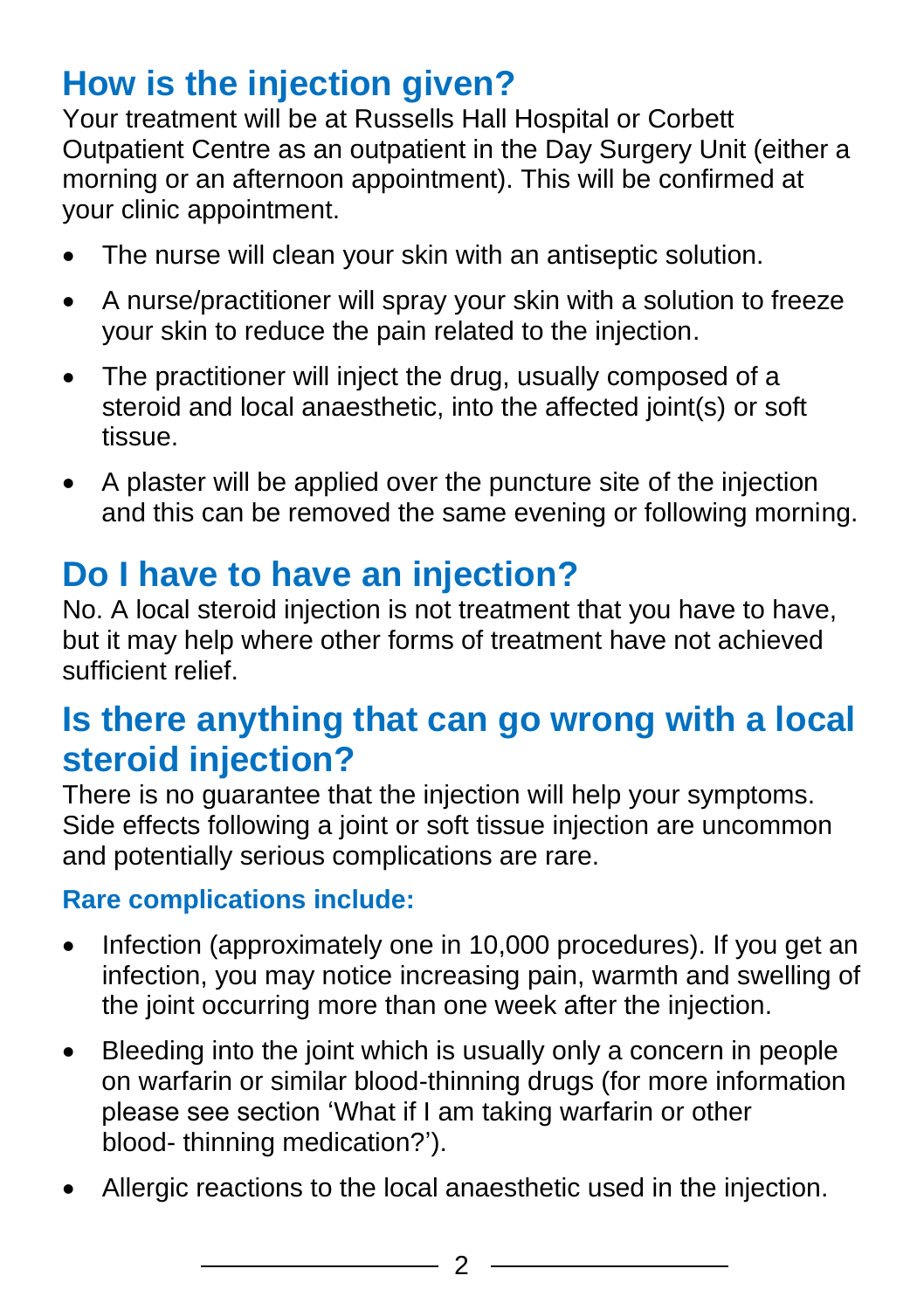#### **Occasional complications include**:

- The injected area may feel sore for about 48 hours after the injection.
- Some thinning or change of colour of the skin may occur at the injection site. This is more common after superficial injections (those which are close to the skin).
- The injection may cause facial flushing and/or interfere with the menstrual cycle.
- People who have diabetes may find it harder to control their blood glucose for a few weeks.

Side effects such as those seen with regular steroid treatment (e.g. weight gain, osteoporosis) are rare with local steroid injections unless they are given frequently.

If you have any concerns either before or after having the injection, please contact us on the Pain Management helpline: 01384 244735.

#### **Please tell the practitioner before having the injection if:**

- You are allergic to elastoplasts, lignocaine or steroids.
- You have a medical condition such as diabetes or high blood pressure.
- You are pregnant.
- You are taking blood-thinning medication such as warfarin.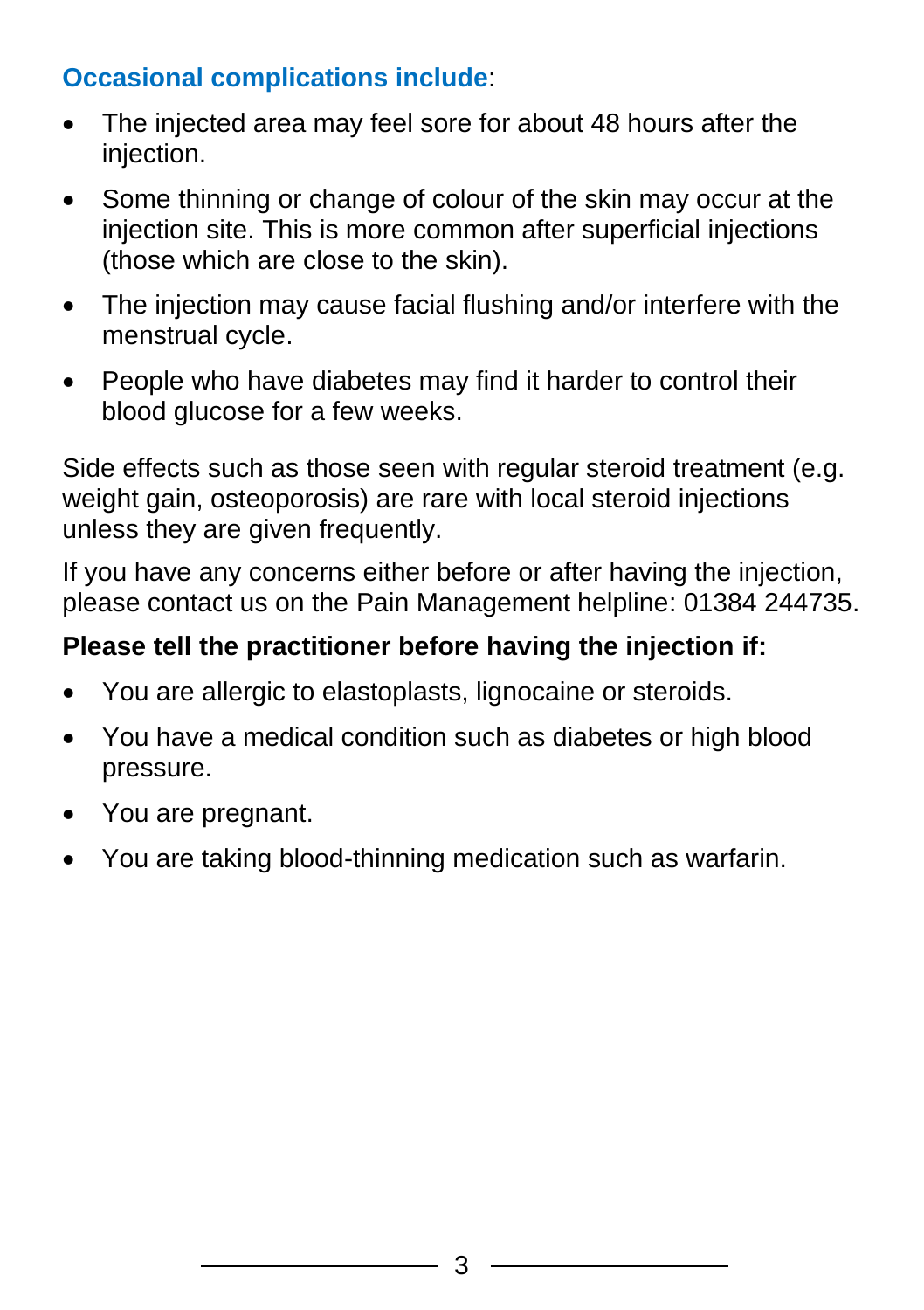## **What if I am taking warfarin or other blood-thinning medication?**

The risk of bleeding into a joint after a local injection if you are on **warfarin** is very small if your warfarin dose and warfarin blood tests are stable (INR less than three), and there is usually no need to discontinue warfarin before the injection.

The anticoagulation clinic will call you to attend the clinic approximately one week before your injection to check your warfarin blood test/INR and adjust your warfarin dose, if necessary. You will also be asked to attend the anticoagulation clinic on the day of your joint injection, before the injection is carried out, for a finger prick blood sample.

The result from this sample is available in seconds and will be written in your anticoagulation book (yellow book). You will be asked to take the book back to the injection clinic. If your INR is less than three, the injection will be carried out. If the INR is higher than three, the injection will be postponed and your warfarin dose will be adjusted to bring your INR down.

Occasionally, for medical reasons, your warfarin dose is adjusted to run the target INR greater than three. In this situation, your doctor will decide on the safest course of action regarding your warfarin doses and INR target around the time of the injection.

If you are on tablets such as Xarelto® (**rivaroxaban**), Eliquis® (**apixaban**), Lixiana® (**edoxaban**), Pradaxa® (**dabigatran**), or similar, for an irregular heartbeat (atrial fibrillation):

These tablets need to be stopped for a short period before your injection to minimise the risk of bleeding into the joint. Usually, we need to wait at least 24 hours after the last tablet you have taken before performing your injection, and in some cases up to three days is required. Please ask your nurse or doctor for more information.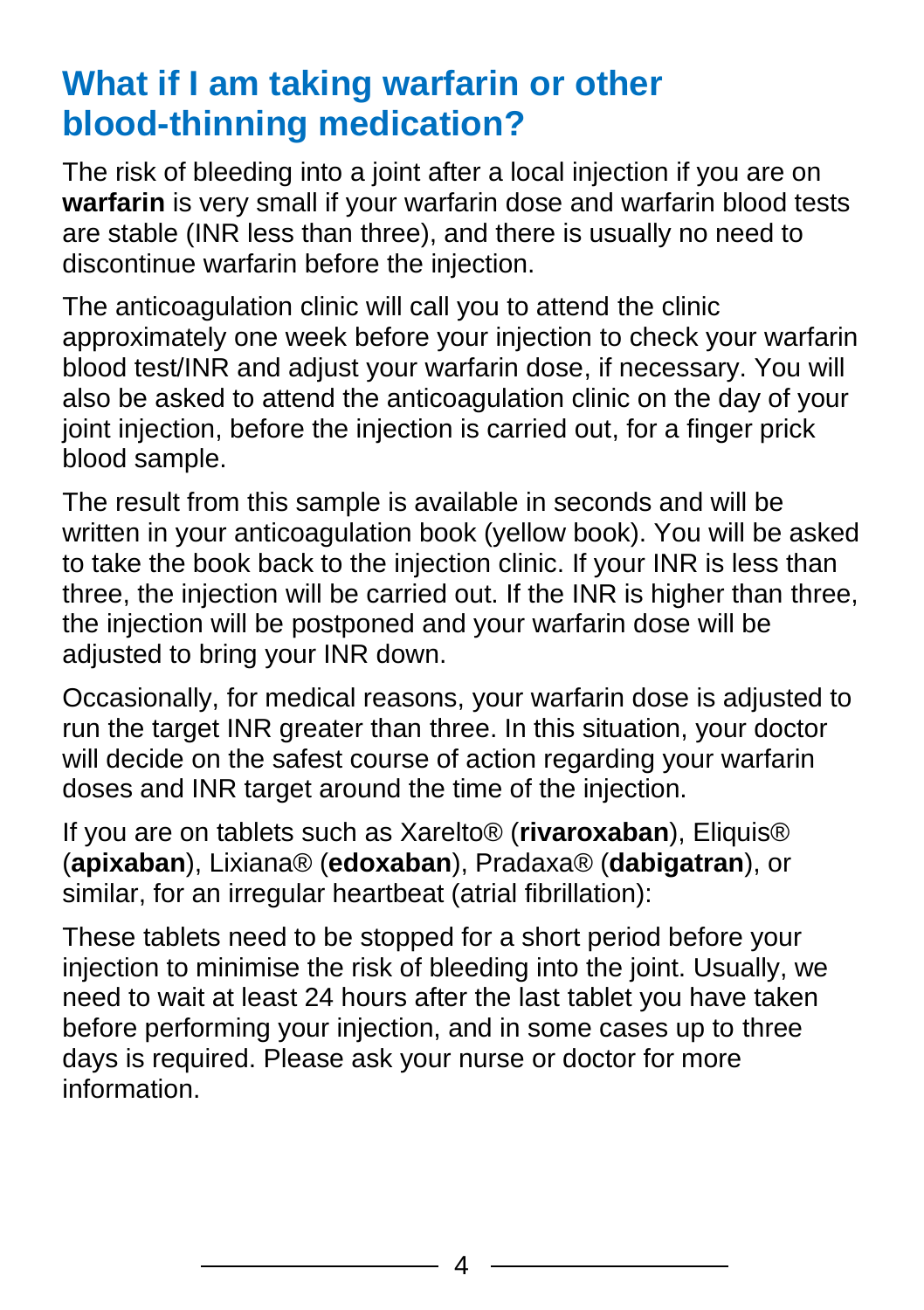**If the doctor or nurse you saw when the decision for injection was made did not advise you about when to stop this type of medication, please ring the clinical nurse specialists on the Pain Management helpline 01384 244735 for advice, in good time before your appointment.**

If you are on **any of these medications** due to a deep vein or lung blood clot (deep vein thrombosis or pulmonary embolism), and/or are known to have impaired kidney function, the benefits from having the injection over the risks (bleeding into the joint or further blood clots) are a lot less clear. We will need to discuss this with you.

If the blood-thinning treatment for this reason is for a limited time only, it would be safest to consider putting off the injection until your blood-thinning treatment has finished.

## **What will happen after the local steroid injection?**

We will advise you to remain seated in the Day Case Unit for 30 minutes after the injection for observation to ensure that you have completely recovered following the injection.

You should not drive yourself home after an injection so please arrange for someone to drive you. If you have an injection in your leg, a wheel chair (and if necessary a porter) will be provided to take you back to the car.

We advise you to rest the affected joint(s) as much as possible for 48 hours after the injection before gently returning to normal activity. Resting the joint(s) may help to achieve maximum benefit from the injection.

You may find that your pain is worse straight after you have had the injection. This should subside over the next few days and you are advised to take painkillers as normal. If the pain persists, you can call the helpline number (at the end of the information sheet), or contact your GP for advice.

In the unlikely event that you feel generally unwell after a local steroid injection, please contact your GP immediately.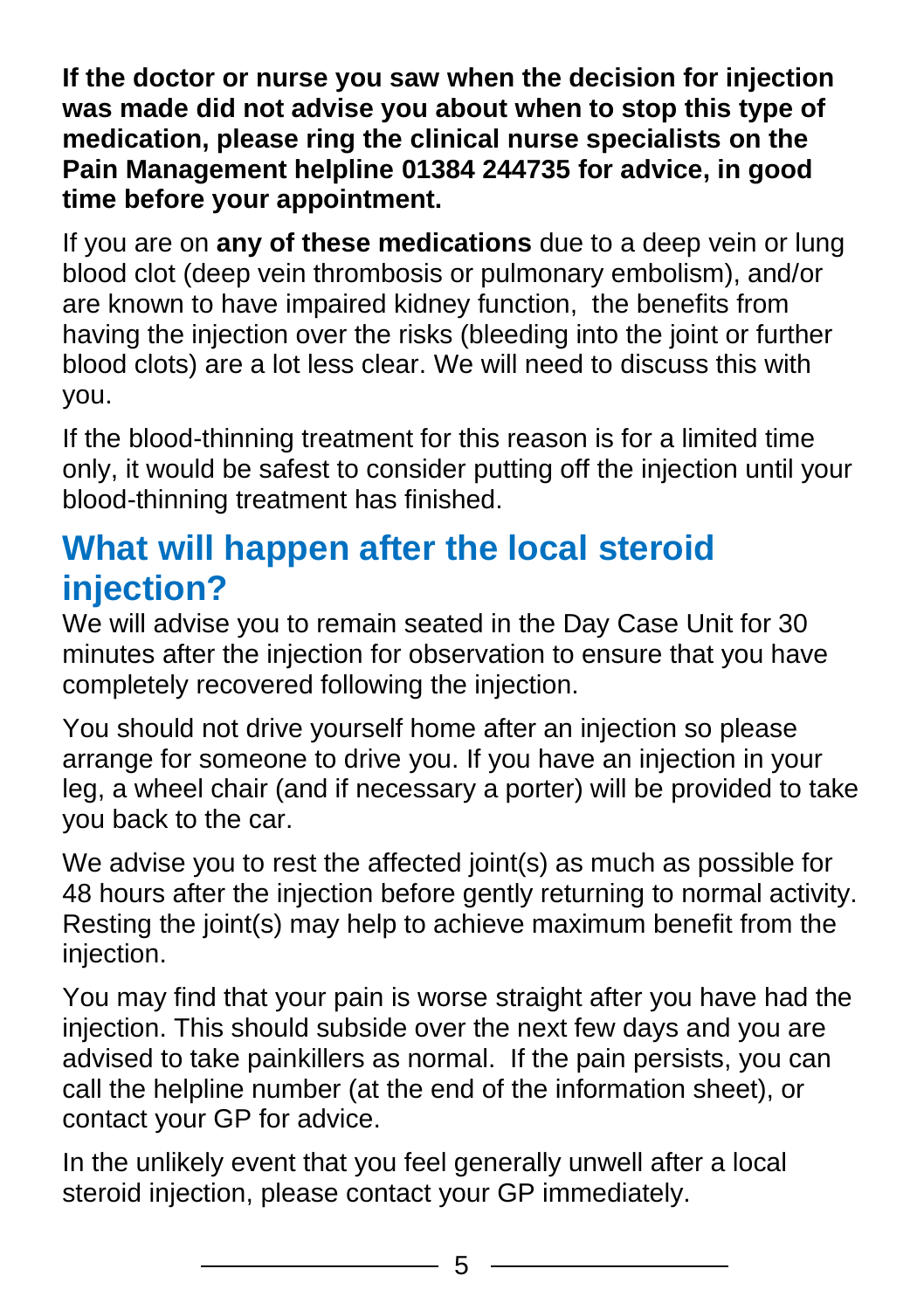## **Can I find out more?**

Arthritis Research UK has a range of information relating to methods of controlling pain in arthritis on their website:

<http://www.arthritisresearchuk.org/arthritis-information>

If you have any questions, or if there is anything you do not understand about this leaflet, please contact:

Clinical nurse specialists on the Pain Management helpline:

01384 244735 (9am to 5pm, Monday to Friday)

Russells Hall Hospital switchboard number: 01384 456111

#### **This leaflet can be downloaded or printed from:**

http://dgft.nhs.uk/services-and-wards/pain-management/patientinformation-leaflets/

If you have any feedback on this patient information leaflet, please email dgft.patient.information@nhs.net